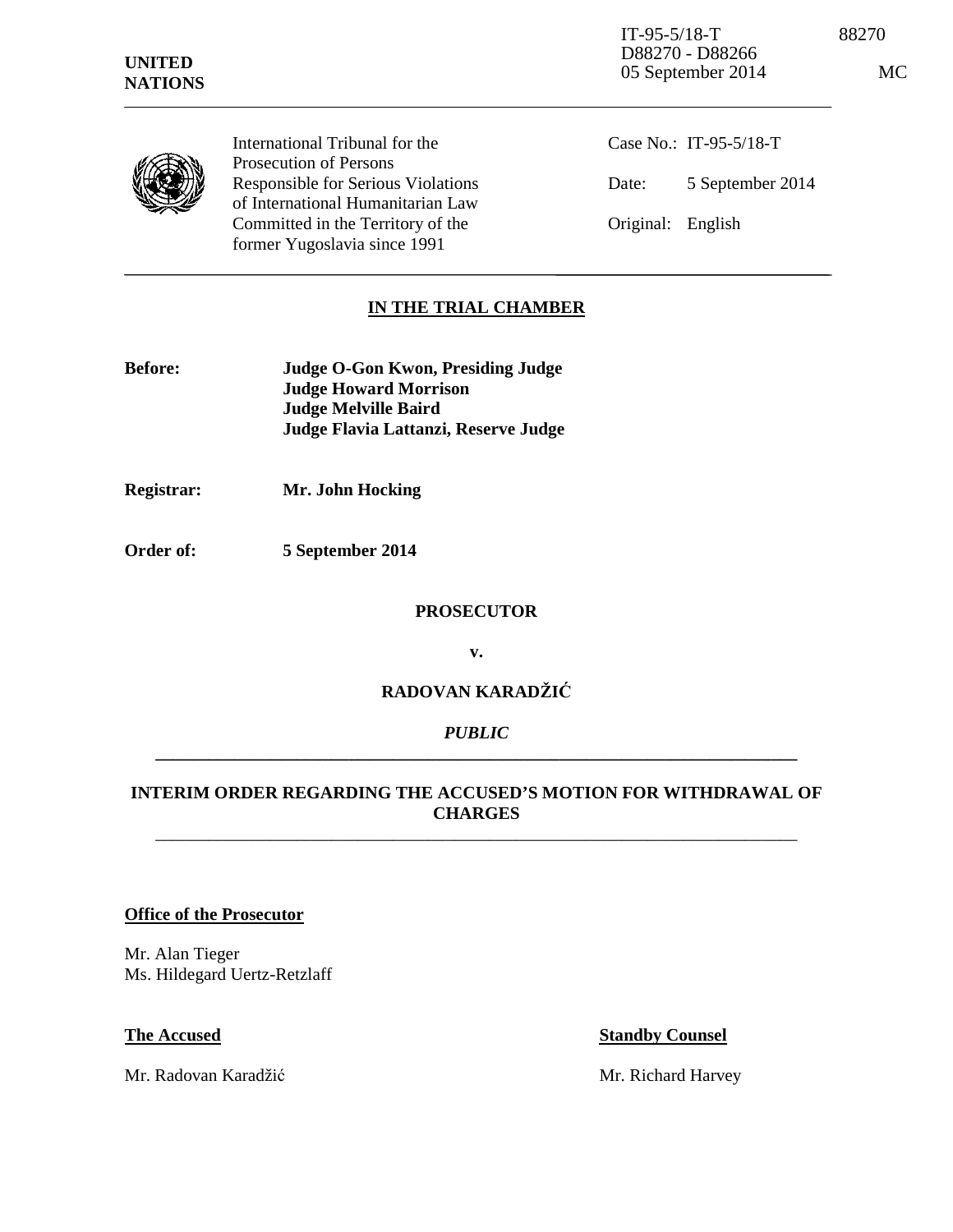**THIS TRIAL CHAMBER** of the International Tribunal for the Prosecution of Persons Responsible for Serious Violations of International Humanitarian Law Committed in the Territory of the former Yugoslavia since 1991 ("Tribunal") is seised of the Accused's "Motion for Withdrawal of Charges", filed on 20 August 2014 ("Motion"), and hereby issues this order in relation thereto.

### **I. Background and Submissions**

1. On 22 July 2009, the Trial Chamber, pursuant to Rules 54 and 73 *bis* of the Tribunal's Rules of Procedure and Evidence ("Rules"), ordered the Office of the Prosecutor ("Prosecution") to propose in writing the ways in which the scope of the trial may be reduced.<sup>1</sup> On 31 August 2009, the Prosecution proposed to reduce its presentation of evidence in relation to a number of municipalities as well as individual crime sites and incidents. The Prosecution indicated that it would not lead evidence of crime-base witnesses relating to these specified crime sites and incidents, and that the Accused would not be expected to be held criminally liable for the related alleged crimes.<sup>2</sup> The Chamber ultimately accepted each of the proposals made by the Prosecution in the "Decision on the Application of Rule 73 *bis*" filed on 8 October 2009 ("Rule 73 *bis*  Decision") and instructed the Prosecution not to lead evidence on a number of crime sites and incidents.<sup>3</sup>

2. On 16 November 2009, the Chamber issued the "Decision on the Accused's Motion for Finding of *Non-Bis-In-Idem*" ("*Non-Bis-In-Idem* Decision") wherein it dismissed the Accused's argument that by virtue of the principle of *non-bis-in-idem*, neither this Tribunal nor any domestic court would be able to try him at any later stage in relation to the allegations which had been removed from the Third Amended Indictment ("Indictment") pursuant to Rule 73 *bis*.<sup>4</sup> In doing so, the Trial Chamber elaborated that one of the circumstances in which the Tribunal could prosecute the Accused on those charges is when it grants a Prosecution motion under Rule 73 *bis*(F).<sup>5</sup>

l

<sup>1</sup> Order to the Prosecution under Rule 73 *bis*(D), 22 July 2009, paras. 5–7.

<sup>2</sup> Prosecution Submission Pursuant to Rule 73 *bis*(D), 31 August 2009, paras. 1–6, 11.

<sup>3</sup> Rule 73 *bis* Decision, paras. 6, 11. *See also* Status Conference, T. 467 (6 October 2009). The Chamber also made clear, in the course of making its decision on the application of Rule 73 *bis*(D), that notwithstanding its removal of certain crime sites or incidents from the scope of the trial, the Accused may still be prosecuted on the related charges by the Tribunal or a domestic court. Status Conference, T. 451 (8 September 2009).

<sup>4</sup> *Non-Bis-In-Idem* Decision, paras. 12–13, 16.

<sup>5</sup> *Non-Bis-In-Idem* Decision, para. 12.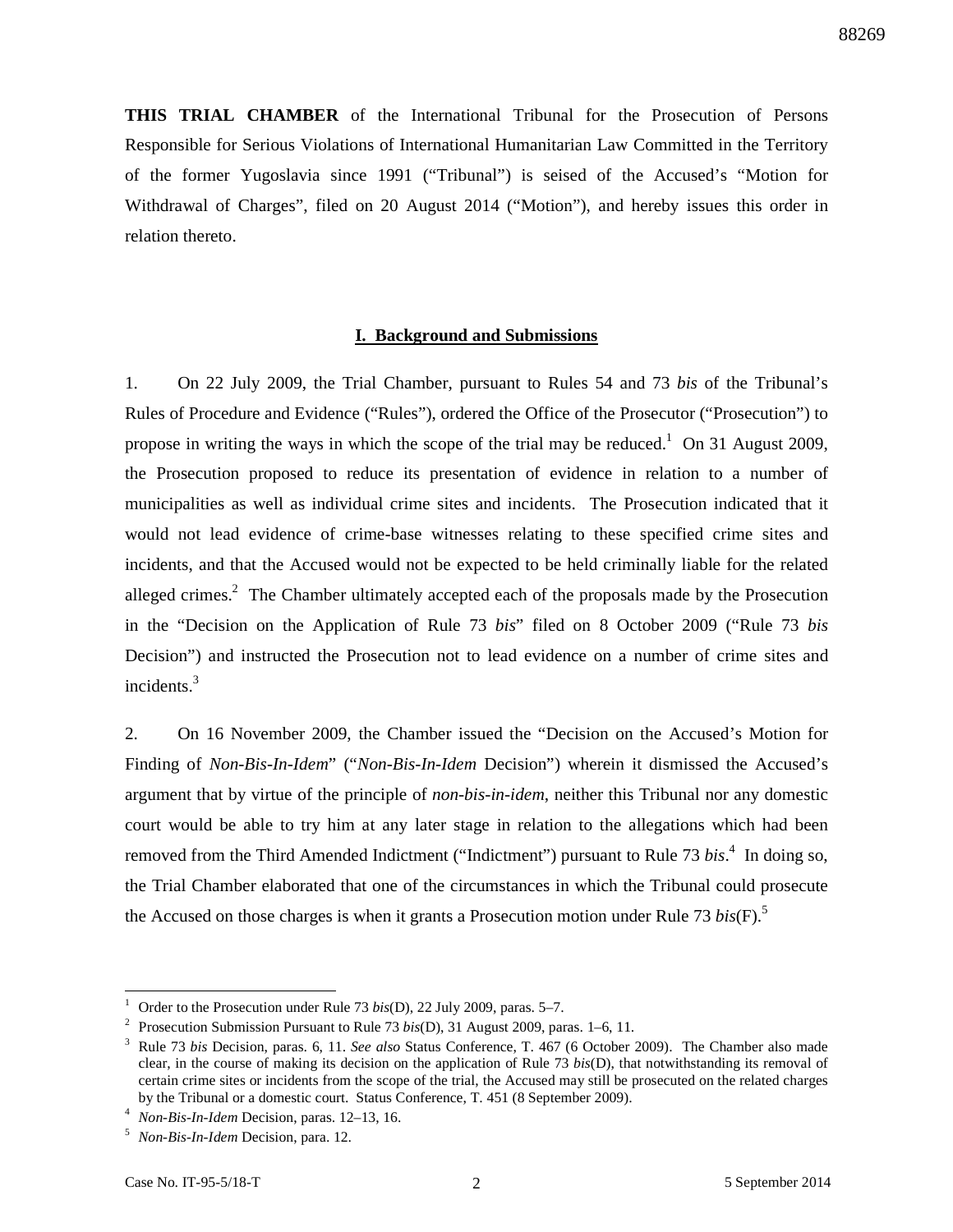3. In the Motion, the Accused requests that the Chamber order the Prosecution to withdraw the charges in the Indictment in relation to which the Prosecution was instructed not to lead evidence as per the Rule 73 *bis* Decision.<sup>6</sup> The Accused argues that the Prosecution did not move to amend the terms of the Rule 73 *bis* Decision throughout the trial, and since the trial has now come to an end, the charges in question should be withdrawn.<sup>7</sup> The Accused also requests that the Chamber, in the interests of justice and judicial economy, invite the Prosecution to withdraw those charges not covered by the Rule 73 *bis* Decision on which it has voluntarily decided not to lead evidence, as well as those charges for which it has led evidence that is "plainly insufficient to sustain a conviction."<sup>8</sup>

4. On 26 August 2014, the Prosecution filed the "Prosecution Response to the Accused's Motion for Withdrawal of Charges" ("Response"), arguing that the Motion should be denied. The Prosecution submits that given the fact that the trial has not yet ended, the Accused's request for withdrawal of charges is premature.<sup>9</sup>

### **II. Applicable Law**

5. Rule 73 *bis*(D) of the Rules empowers a Trial Chamber to invite the Prosecution to reduce the number of counts charged in an indictment, and to fix a number of crime sites or incidents in respect of which evidence may be presented by the Prosecution, in the interests of a fair and expeditious trial.<sup>10</sup> When a Chamber exercises this power, it remains open to the Prosecution, after the commencement of trial, to apply under Rule 73 *bis*(F) of the Rules to vary the Chamber's decision as to the number of crime sites or incidents in respect of which evidence may be presented.<sup>11</sup>

### **III. Discussion**

6. With respect to the Accused's request that the Chamber order the Prosecution to withdraw charges which were the subject of the Rule 73 *bis* Decision, the Chamber recalls that in the *Non-Bis-In-Idem* Decision, it stated that those charges have not simply disappeared, and that "it will be

l

<sup>6</sup> Motion, paras. 1–2.

<sup>7</sup> Motion, paras. 3–4, citing *Non-Bis-In-Idem* Decision and *Prosecutor v. Milutinović at al.*, Case No. IT-05-87-T, Order Regarding Prosecution's Submission With Regard to Rule 73 *bis* (D), 7 April 2009 ("*Milutinović* Decision").

<sup>&</sup>lt;sup>8</sup> Motion, para. 5 and footnote no. 2. As an example of the latter charges, the Accused refers to the alleged shelling of a flea market in Sarajevo on 22 December 1994, described in Schedule G.9 of the Indictment.

 $9$  Response, p. 1.

<sup>10</sup> *See also* Rule 73 *bis* Decision, para. 4; *Non-Bis-In-Idem* Decision, para. 11.

<sup>&</sup>lt;sup>11</sup> See also Non-Bis-In-Idem Decision, para. 11.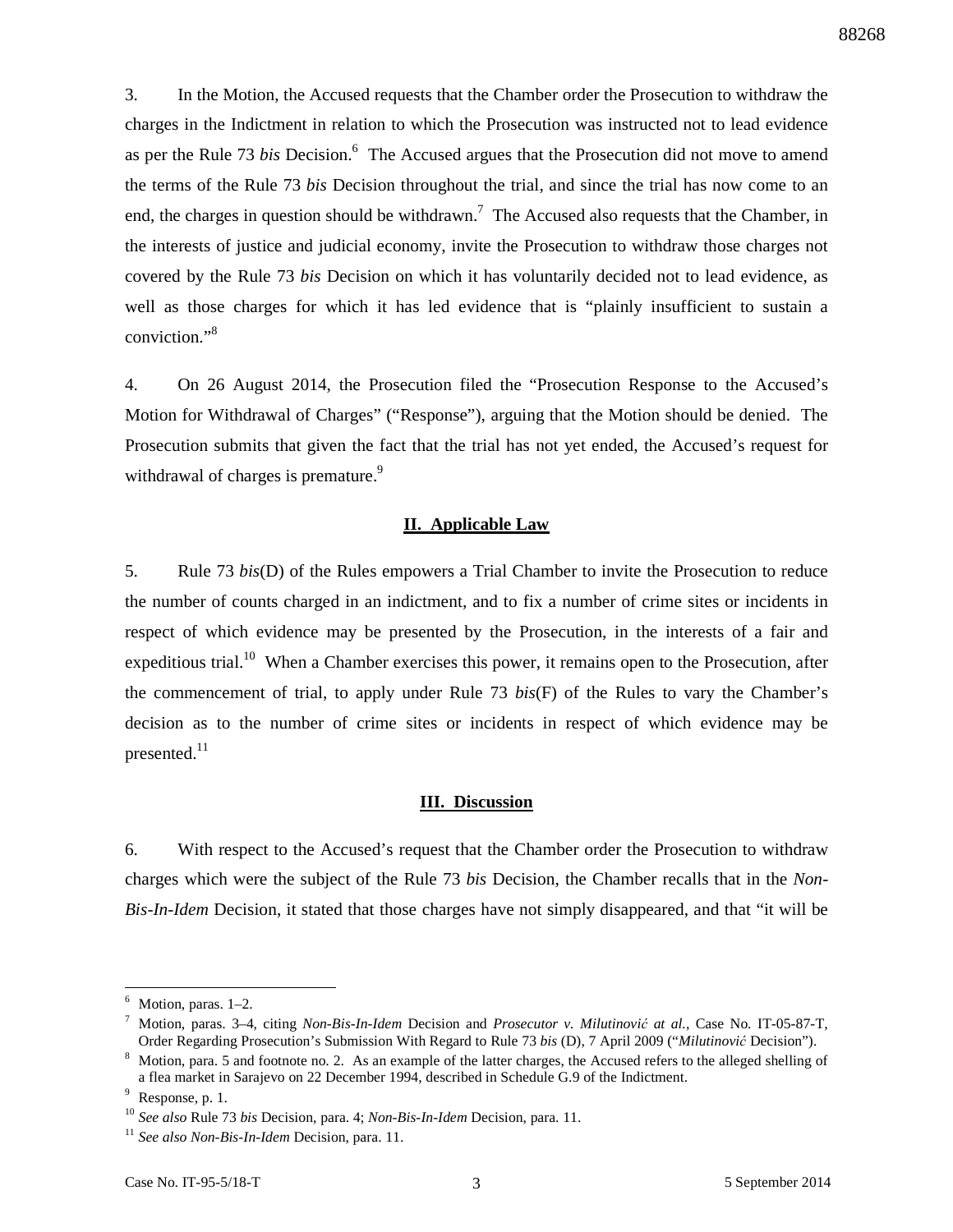for the Prosecution to either withdraw [them], or indicate the manner in which it wishes to proceed against the Accused in relation to them, at the end of this trial."<sup>12</sup>

7. While the Prosecution submits that the trial has not yet ended and that therefore the Motion is premature, the Chamber notes that – in stark contrast to November 2009 when the *Non-Bis-In-Idem* Decision was issued – the Prosecution's case has now been closed for a number of years, following the presentation of a large volume of Prosecution evidence.<sup>13</sup> In addition, the Accused's case has also been closed for a number of months and the presentation of evidence in the trial has been concluded.<sup>14</sup> Furthermore, the Chamber has denied the Prosecution's request for re-opening of its case as well as its request for leave to introduce evidence in rebuttal.<sup>15</sup> Accordingly, the Prosecution is highly unlikely to be leading any more evidence in this trial, let alone evidence on entire incidents. Thus, it should be in a position to indicate to all the parties in this case, *via* a submission, what its intentions are as to the charges that were the subject of the Rule 73 *bis*  Decision. The added benefit of filing this submission prior to the issuance of the judgement is that it will allow this particular bench – it being most familiar with the case – to deal with any issues that might arise therein. This will not be the case if the submission is filed after the Chamber has issued its judgement, because by then the Chamber will have effectively ceased to exist.<sup>16</sup> Accordingly, before dealing with the Motion, the Chamber shall instruct the Prosecution to file a submission indicating its position on the charges on which it did not lead evidence due to the Rule 73 *bis* Decision.

# **IV. Disposition**

- 8. Accordingly, the Chamber, pursuant to Rules 54 and 73 *bis* of the Rules, hereby:
	- a) **ORDERS** the Prosecution to file a submission by 15 September 2014 outlining its intentions with respect to the incidents and charges on which it did not lead evidence due to the operation of Rule 73 *bis* of the Rules; and

l

<sup>12</sup> *Non-Bis-In-Idem* Decision, para. 14.

<sup>&</sup>lt;sup>13</sup> The Prosecution case was closed on 25 May 2012. *See*: Further Order on Close of Prosecution Case, 1 June 2012.

<sup>14</sup> The Accused's case was closed on 1 May 2014. *See* Further Order on Closure of Defence Case, 2 May 2014.

<sup>&</sup>lt;sup>15</sup> Decision on Prosecution Motion to Re-Open its Case and Prosecution Motion for Protective Measures for Witness KDZ614, 20 March 2014; Decision on Prosecution's Motion to Admit Evidence in Rebuttal, 21 March 2014.

<sup>16</sup> *See e.g*. *Milutinović* Decision.